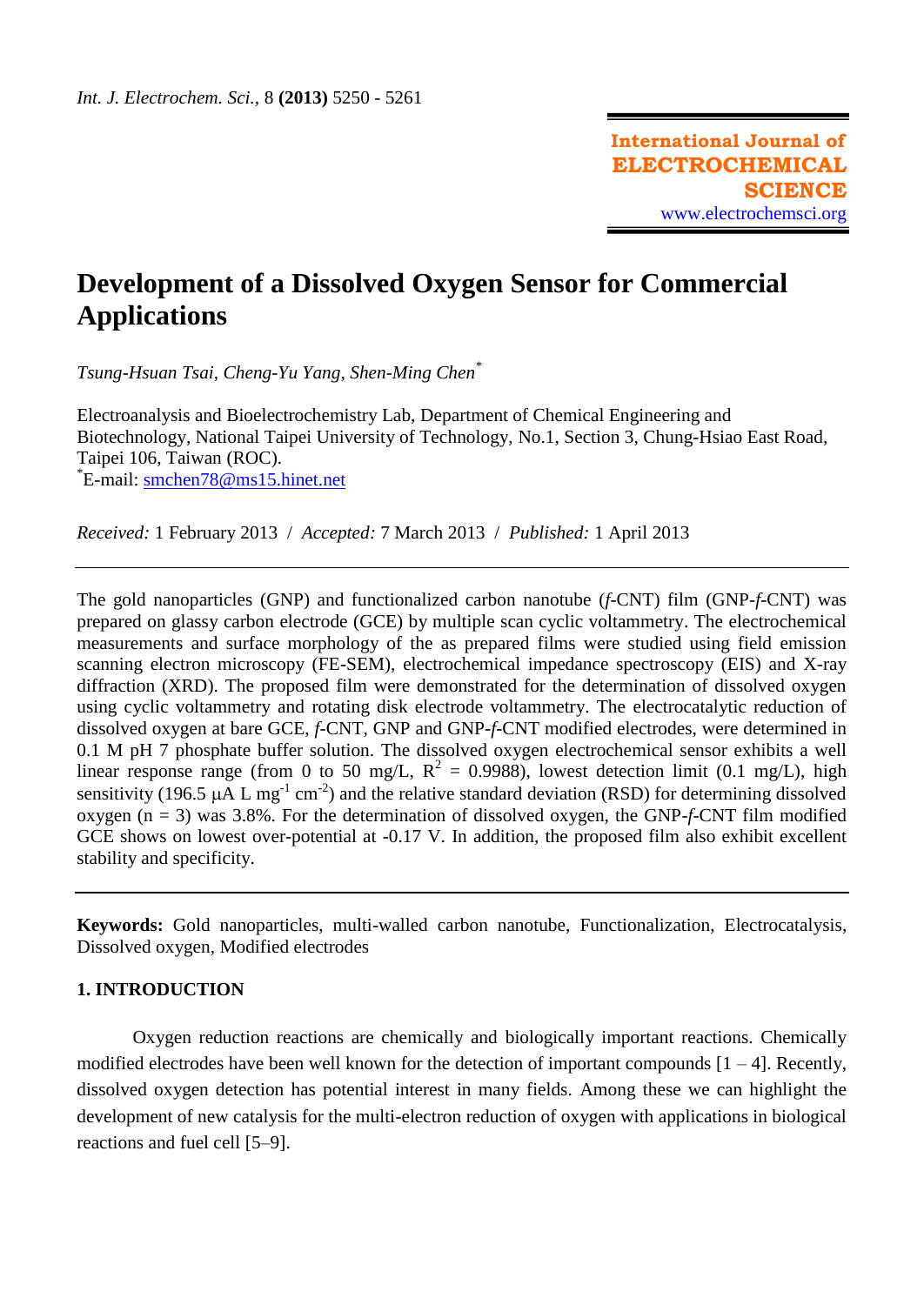There are few traditional techniques have been proposed for the determination of dissolved oxygen, such as titration [10], colorimetry [11, 12], fluorescence [13, 14], chemiluminescence [15], and novel techniques like potentiometry [16], amperometry [17, 18], and voltammetry [19, 20]. Among these various methods, the electrochemical method gets more attention due to its good sensitivity and limited interference has got more attention [21].

The application of nanoparticles as electrocatalyst for the oxygen reduction process has been found as interesting topic. Various types of modified electrodes have been reported for the electrochemical reduction of oxygen. Such as electrocatalytic reduction and determination of dissolved oxygen at the pre-anodized screen-printed carbon electrode modified with palladium nanoparticles [22, 23], platinum nanoparticles [24], oxygen reduction at Au nanoparticles electrodeposited on different carbon substrates [25], silver/ionic liquid composite [20], gold/platinum hybrid nanoparticles supported on multi walled carbon nanotube/silica coaxial nanocables as electrocatalysts for oxygen reduction [26], gold nanoparticles dispersed into poly(aminothiophenol) as a novel electrocatalyst and CNTs [27] have been used as catalysts for the electroreduction and electrochemical detection of dissolved oxygen.

Recently, several studies have been developed aiming at the search of suitable non-platinum based electrocatalysts efficient enough to replace the costly platinum [28-29]. Among various nanoparticles, gold has been found as a promising catalyst for the oxygen reduction reaction because of its high activity for the oxygen reduction, relatively low costs and withholds the good alcoholtolerance capacity [25, 30-32]. Numerous reports have been found for the chemical and electrochemical synthesis of gold nanomaterials which could be used as catalysts for the oxygen reduction reactions [33, 34], respectively.

Carbon nanotubes have inherently low bending stiffness and weak interaction with polymer phases and metal ions, which results in strong intermolecular interaction between individual nanotubes [35, 36]. Therefore, control over the surface polarity and the resulting interactive force between CNTs and polymer phase is necessary. In this study, a chemical surface treatment called functionalization was employed to enhance the interfacial bonding between CNTs and an epoxy matrix as well as the dispersibility of CNTs [37]. Functionalization is used to introduce reactive groups on the surface of CNTs to form covalent bonds between the reactive groups and the epoxides [38].

The aim of this work is concerned with the effect of a gold nanoparticles- functionalized MWCNT composite film (GNP-*f*-CNT) on electrode behavior. The GNP-*f*-CNT modified film has been characterized using field emission scanning electron microscopy (FE-SEM). Cyclic voltammetric (CV) and rotating disk electrode (RDE) techniques were used to study the mechanism of oxygen reduction reaction.

# **2. EXPERIMENTAL**

## *2.1. Reagents*

The used multi-walled carbon nanotubes (MWCNT) with an average length close to 5–20 μm and a diameter in the range of  $10-15$  nm and the potassium tetrachloroaurate (KAuCl<sub>4</sub>, anhydrous,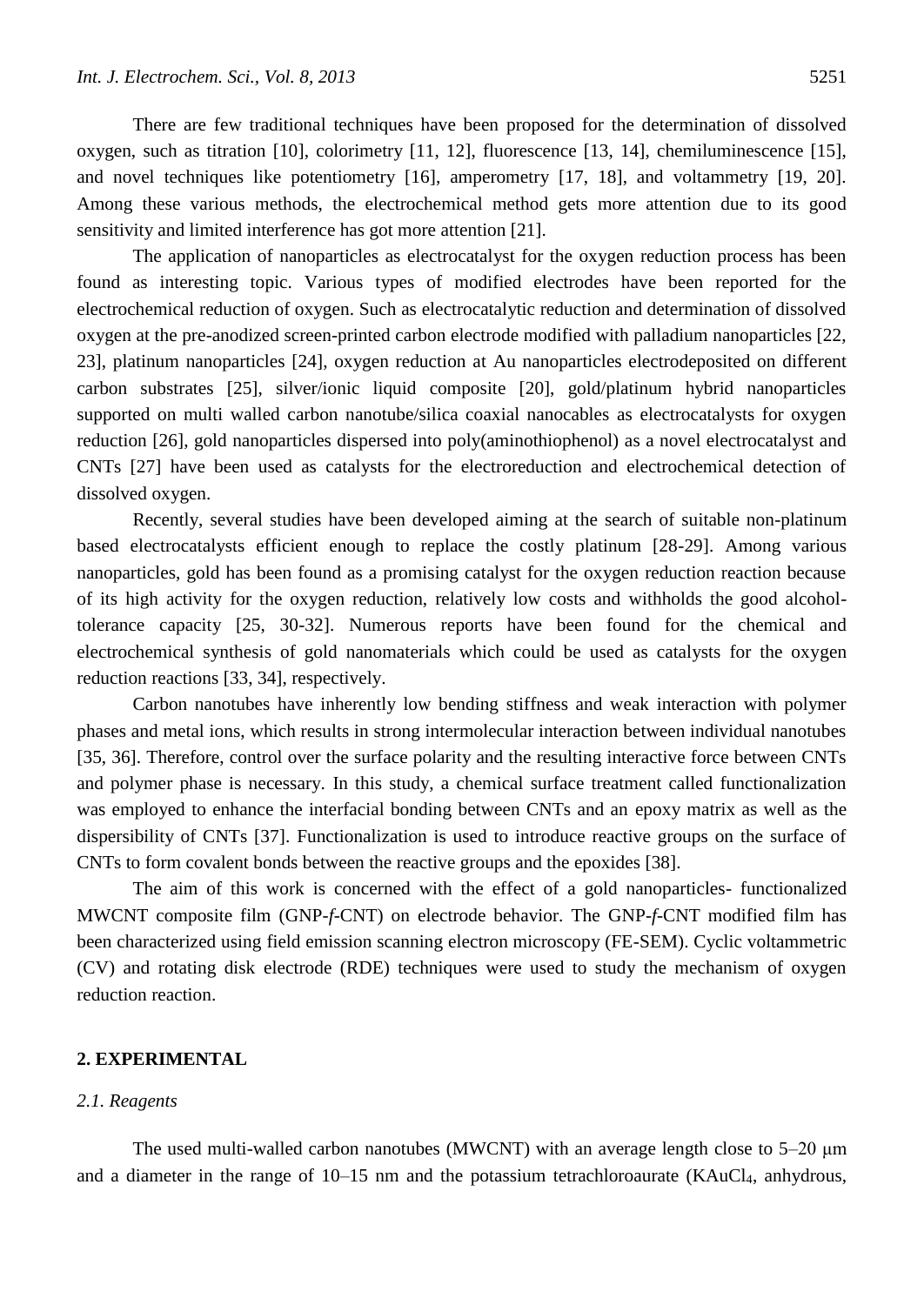97%) were purchased from Sigma–Aldrich (USA). The MWCNT were followed the functionalized process [35, 36]. All the other chemicals (Merck) used were of analytical grade (99%). Double distilled deionized water was used to prepare all the solutions. A 0.1 M phosphate buffer solution (PBS) of pH 7.0 was prepared using  $Na<sub>2</sub>HPO<sub>4</sub> (0.1 M)$  and  $NaH<sub>2</sub>PO<sub>4</sub> (0.1 M)$ .

## *2.2. Apparatus*

All electrochemical experiments were performed using CHI 410a potentiostats (CH Instruments, USA). The BAS GCE ( $\eta$ =0.3 cm in diameter, exposed geometric surface area 0.07 cm<sup>2</sup>, Bioanalytical Systems, Inc., USA) was used. A conventional three-electrode system was used which consists of an Ag/AgCl (saturated KCl) as a reference, bare or GNT-CNT modified GCE as working and platinum wire as counter electrode. Field emission scanning electron microscope (FE-SEM) images were recorded using a HITACHI S-4700 (Japan). Electrochemical impedance studies (EIS) were performed using ZAHNER impedance analyzer (Germany). The dissolved oxygen was measured using a commercial dissolved oxygen meter 323-A (WTW Wissenschaftlich-Technische Werkstatten 2BA202, Germany). The buffer solution was entirely altered by deaerating using nitrogen gas atmosphere. The oxygen gas was purged as required and the concentrations were measured

## **3. RESULTS AND DISCUSSION**

## *3.1. Electrochemical Properties of GNT-f-CNT Film and Various Scan Rate*

 In Fig. 1A, curve (a) indicates the CV signals of GNP-*f*-CNT/GCE, (b) GNT/GCE, (c) *f*-CNT/GCE and (a') bare GCE in 0.1 M PBS (pH 7.0). The proposed composites, (a) GNT-*f*-CNT/GCE, shows higher current and obvious peak when compared with other modified electrodes. When comparing the formal potential  $(E^0)$ , the GNT-*f*-CNT/GCE (29.5 mV) is the lowest and the redox peak is the most close. In the same buffer solution, there is no obvious response at bare GCE.

To characterize electrochemical behavior of the proposed film, GNP-*f*-CNT/GCE was examined to study how the peak current of GNP-*f*-CNT/GCE affected by different scan rate studies. As shown in Fig. 1B, the cyclic voltammograms of GNP-*f*-CNT/GCE was examined in 0.1 M PBS (pH 7) by controlling scan rates from 0.05 to 1 V/s. In the potential range from 0.4 V to -0.6 V, the GNP-*f*-CNT film exhibits a broad anodic and cathodic peak at 0.1 V and –0.3 V, respectively. It can be seen that the redox peak current increases with increase in scan rate and found linearly dependent on the scan rate from 0.05 to 1 V/s (shown in the inset (a) of Fig. 1B). The corresponding linear regression equations are:  $I_{pa} (\mu A) = 1.78v (V/s) + 84.77 (R^2=0.9997)$  and  $I_{pc} (\mu A) = -1.59v (V/s) - 38.91$  $(R^2=0.9995)$ . As shown in inset (b) in Figure 1B, the logarithmic form of the peak current vs. scan rate (v) plot yields a gradient of  $I_{pa} = 0.83$  and  $I_{pc} = 0.94$ , which indicates that the charge transfer was a mixed process with a near-equal contribution from the semiinfinite linear diffusion and surface process [39, 40]. It indicates that the electrochemical reaction of GNP-*f*-CNT/GCE was a surface-controlled process.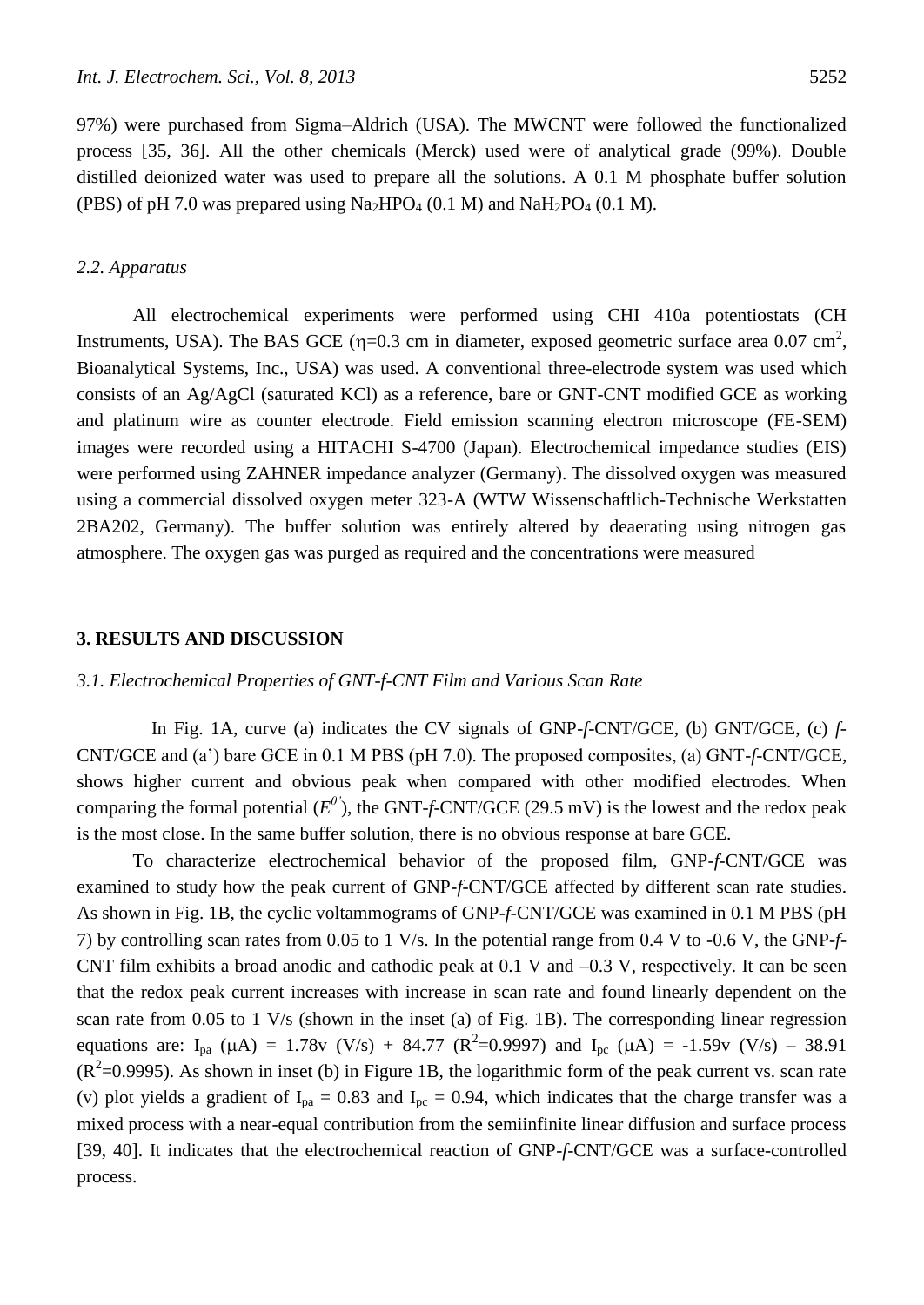

**Figure 1. (A)** CVs of (a) GNP-*f*-CNT/GCE, (b) GNP/GCE, (c) *f*-CNT/GCE and (a') bare GCE in 0.1 M pH 7 PBS. Potential range +0.4 to -0.6 V, Scan rate = 0.1 V/s. **(B)** Results of different scan rate studies of a GNP-*f*-CNT/GCE in 0.1 M pH 7 PBS. Scan rate in the range of a-k: 0.05-1 V/s.

#### *3.2. FE-SEM and XRD Analysis of Various Film*

The surface morphology of electrodeposited GNP-*f*-CNT has been examined using FE-SEM analysis. Here the studies could furnish the comprehensive information about the surface morphology of GNP-*f*-CNT film coated on the GCE surface. As shown in Fig. 2, the surface morphology of (A) GNP-*f*-CNT and (B) *f*-CNT films were examined by FE-SEM, respectively. As shown in Fig. 2A, the *f*-CNT film show a network structure which is distributed over the GCE during the drop casting process. The *f*-CNT film provided a substrate for successful electrodeposition of gold nanoparticles on the GCE surface (Fig. 2B). The average particle size of gold nanoparticles is in the ranges of 10–25 nm. For formation process of GNP-*f*-CNT, the functionalization of MWCNT would be slightly affected by gold-sulfur of proposed film composite in the presence of gold nanoparticles. However, it is can be seen that the gold nanoparticles is uniformly electrodeposited on the *f*-CNT film.

XRD has been employed to validate the proposed GNP-*f*-CNT structure on the ITO glass substrate. Fig. 3 shows the XRD patterns obtained for the GNP-*f*-CNT nanoparticles. There are important characteristic peaks obtained for the electrodeposited GNP-*f*-CNT film. For gold patterns, the peaks were found in 38.07°, 44.26°, 64.38° and 77.31° for Au(111), Au(200), Au(220) and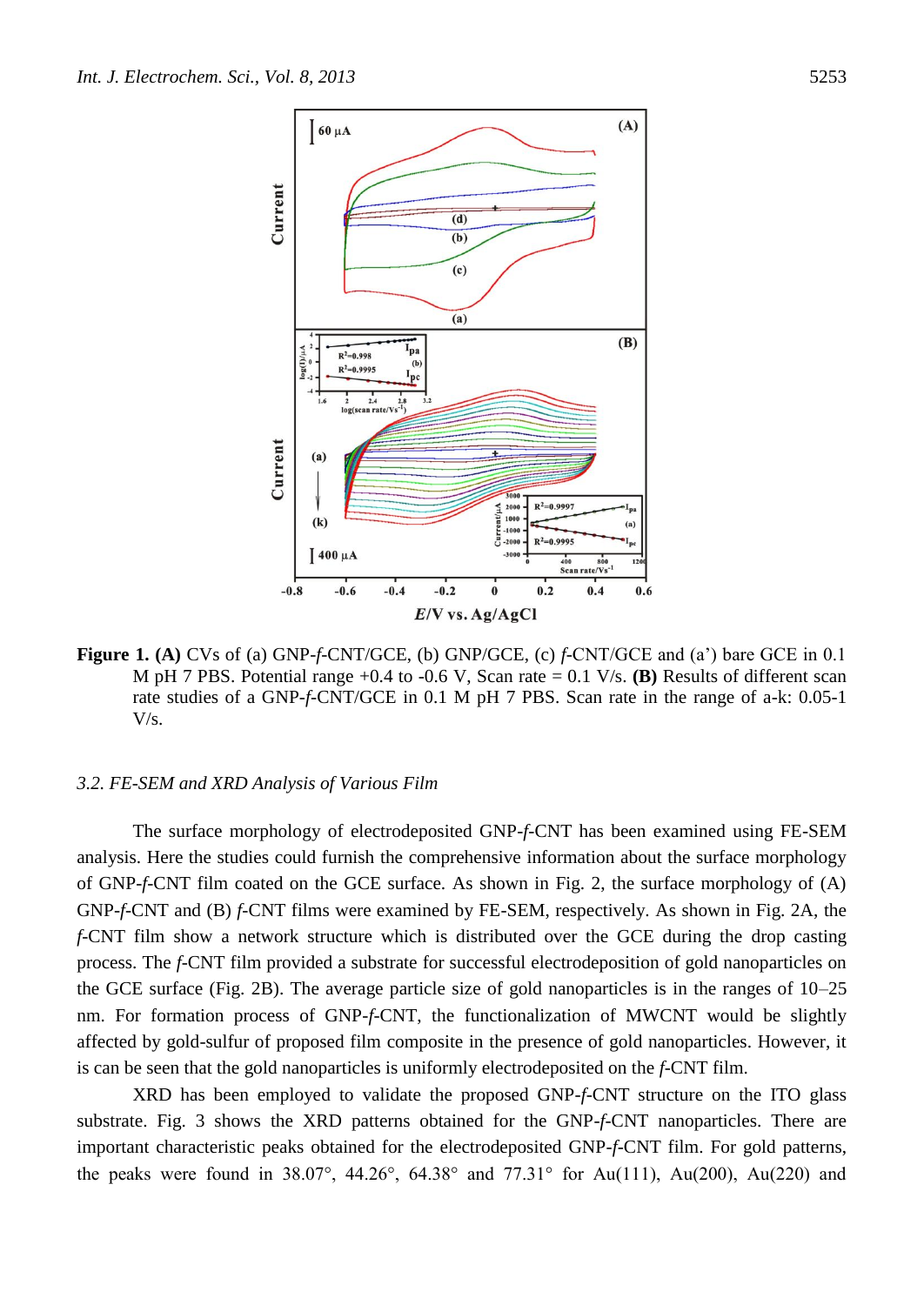Au(311), respectively. For *f*-CNT patterns, the peaks were found at around 26.34°. All these XRD peaks clearly validate the presence of GNP-*f*-CNT on the ITO surface.



**Figure 2.** FE-SEM image of a **(A)** *f*-CNT film and **(B)** GNP-*f*-CNT film on GCE surface.

# *3.3. EIS Analysis and pH effect of Various Film*

To ascertain the pH effect, the voltammetric response of GNP-*f*-CNT/GCE was studied by controlling different pH conditions (a) pH 1, (b) pH 3, (c) pH 5, (d) pH 7, (e) pH 9, (f) pH 11 and (g) pH 13. As can be seen in Fig. 4A, the formal potential  $(E^{0})$  of redox couple was found pH dependent and had a slope of −62.2 mV per pH for GNP-*f*-CNT (shown in inset of Fig. 4A) which is very close to the anticipated Nernstian value of −59 mV/pH for electrochemical processes involving the same transfer number of proton and electron [32].

The electrochemical activity of the GNP-*f*-CNT/GCE was examined using the EIS technique. Here the complex impedance can be presented as a sum of the real Z'  $(\Omega)$  and imaginary Z''  $(\Omega)$ components that originate mainly from the resistance and capacitance of the cell. From the shape of an impedance spectrum, the electron transfer kinetics and diffusion characteristics can be determined. The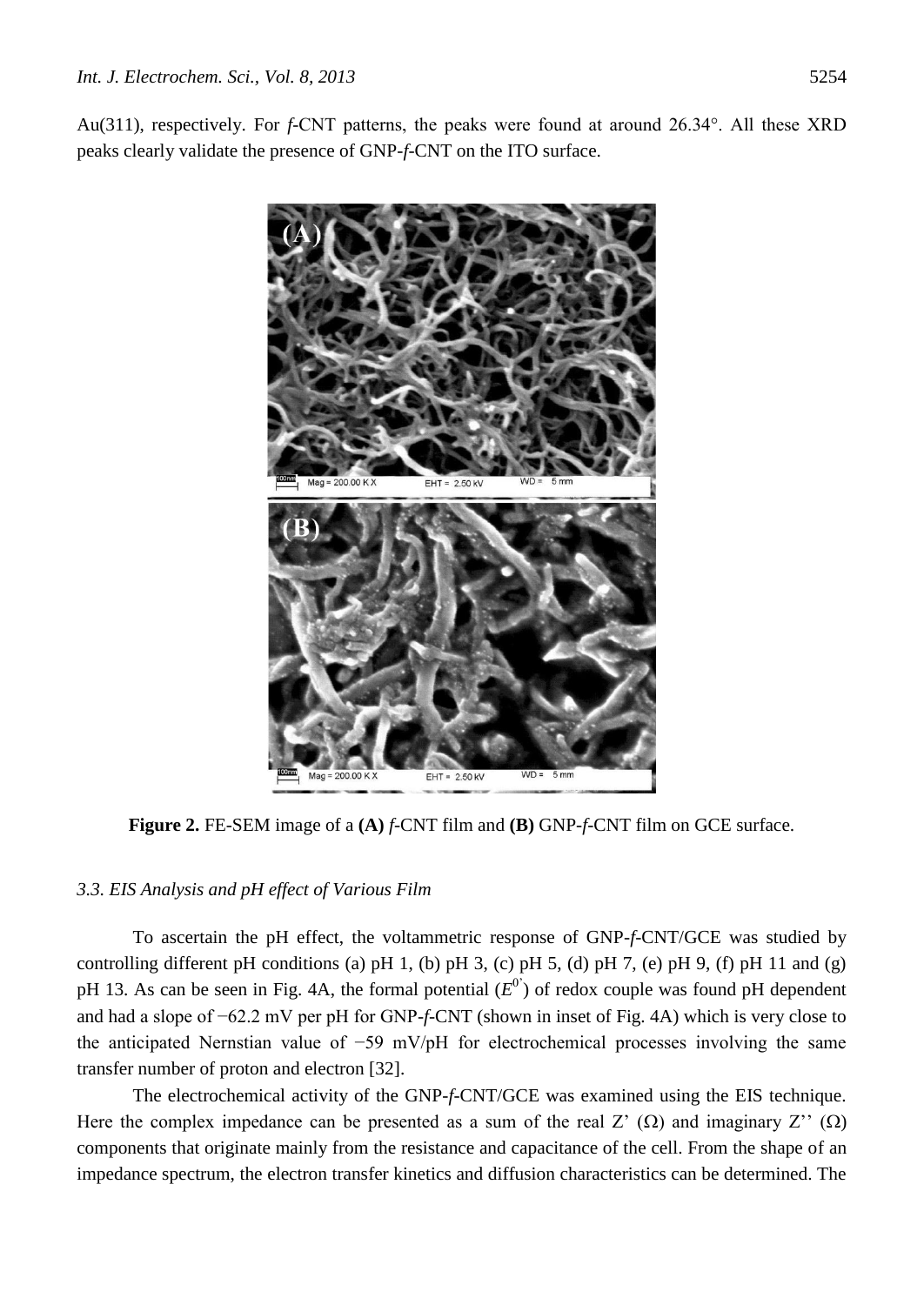respective semicircle parameters correspond to the electron transfer resistance  $(R_{et})$  and the double layer capacity  $(C_{d_l})$  nature of the modified electrode [48, 49].



**Figure 3.** XRD analysis of (a) GNP-*f*-CNT film, (b) GNP film and (c) *f*-CNT film on ITO surface.



**Figure 4. (A)** CVs of GNP-*f*-CNT film modified GCE at a-g: pH 1, 3, 5, 7, 9, 11 and 13 solutions. Scan rate = 0.1 V/s. Inset: plot of formal potential of GNP-*f*-CNT/GCE vs. pH. **(B)** EIS curves of (a) GNP-*f*-CNT, (b) *f*-CNT film modified GCE and (a') bare GCE in 0.1 M pH 7 PBS containing 5 mM  $K_3[Fe(CN)_6]/K_4[Fe(CN)_6]$ .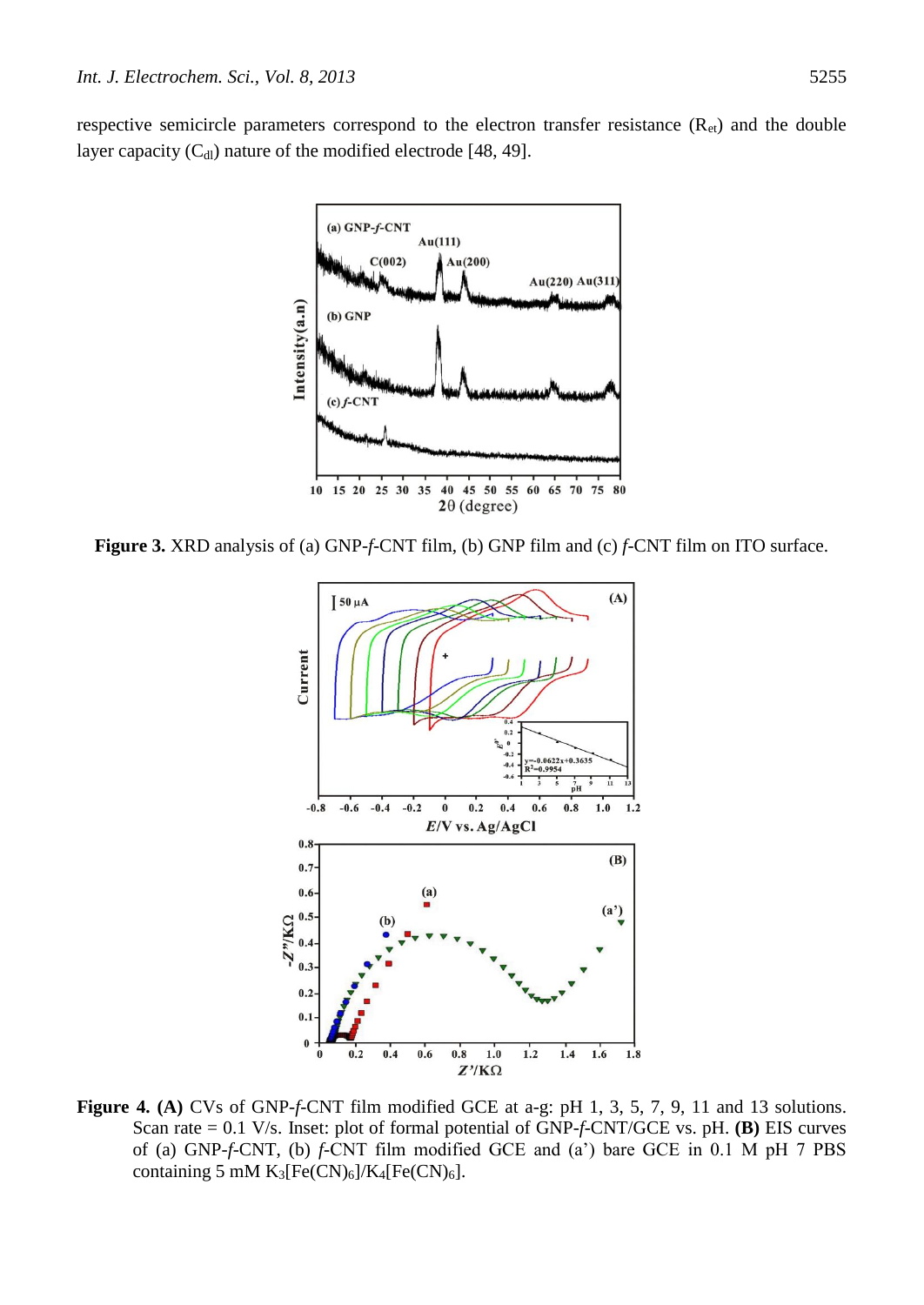As shown in Fig. 4B, curve (a) indicates the Nyquist plot of GNP-CNT/GCE, (b) CNT/GCE and (a') bare GCE in the presence of 5 mM  $K_3[Fe(CN)_6]/K_4[Fe(CN)_6]$  in pH 7 PBS, which were performed at the open circuit potential. The *f*-CNT/GCE shows a very small depressed semicircle arc with an interfacial resistance due to the electrostatic repulsion between the charged surface and probe molecule Fe(CN)<sub>6</sub><sup>3-/4</sup>. This depressed semicircle arc (R<sub>et</sub> = 132 (Z'/ $\Omega$ )) clearly indicates the lower electron transfer resistance behavior compared to (a) GNP-*f*-CNT/GCE ( $R_{et}$  = 229 (Z'/ $\Omega$ ) and (a') bare GCE ( $R_{et} = 1315$  ( $Z'/\Omega$ )). The small depressed semicircle of *f*-CNT/GCE means that the electron transfer resistance is relative smaller than mass transfer resistance in this electrochemical system. In other words, the electron transfer is fast and mass transfer limits the system. This is because of the electron transfer resistance might be lowered by *f*-CNT. Finally, the EIS analysis clearly illustrates that the electrochemical behavior of the proposed GNP-*f*-CNT/GCE composite film is excellent.

# *3.4. Electrocatalytic Properties of GNP-f-CNT Film*





**Figure 5. (A)** CVs of (a) GNP-*f*-CNT/GCE, (b) GNP/GCE, (c) *f*-CNT/GCE and (a') bare GCE in 0.1 M pH 7 PBS containing 40 mg/L dissolved oxygen. **(B)** CVs of GNP-*f*-CNT modified GCE in 0.1 M pH 7 PBS containing dissolved oxygen (a) 0.0 mg/L, (b) 5 mg/L, (c) 10 mg/L, (d) 20 mg/L and (e) 40 mg/L. (a') bare GCE with 40 mg/L dissolved oxygen. Scan rate  $= 0.1$  V/s. Inset: calibration plot of reduction current vs. concentration of dissolved oxygen.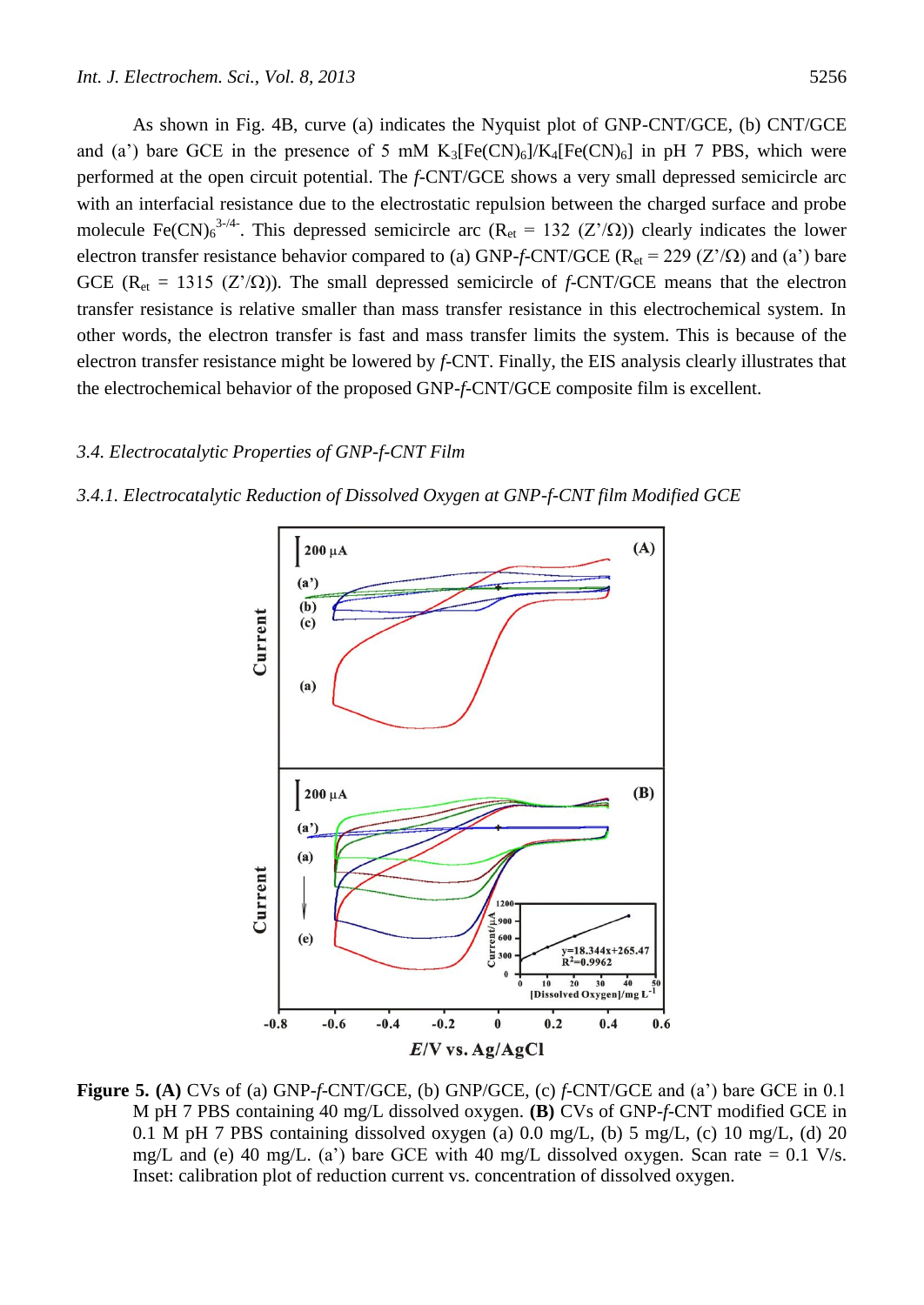The dissolved oxygen reduction is studied and compared with different film modified electrodes in 0.1 M PBS solution (pH 7) by cyclic voltammetry. Fig. 5A shows the cyclic voltammograms of (a) GNP-*f*-CNT/GCE, (b) GNP/GCE, (c) *f*-CNT/GCE, and (a') bare GCE examined in 0.1 M PBS (pH 7) containing 40 mg/L dissolved oxygen, respectively. The proposed composites, (a) GNP-*f*-CNT/GCE, shows high electrocatalytic reduction current for the detection of dissolved oxygen with a cathodic peak and a lower over-potential of around -0.17 V as comparing to other electrodes. By comparison, the GNT-*f*-CNT/GCE shows unique electrocatalytic ability of lower over-potential and higher electrocatalytic current better than that of GNT/GCE, *f*-CNT/GCE and bare GCE. On comparison with the (b) GNP/GCE and (c) *f*-CNT/GCE, the peak current is increased by 6.14 and 11 times. The enhanced peak current of GNP-*f*-CNT in the modified electrode is due to the presence of *f*-CNT. The *f*-CNT offers good stability, high conductivity, and acts as a good matrix. It represents the GNT-*f*-CNT film has potential to develop a dissolved oxygen sensor.

The electrocatalytic property of the GNP-f-CNT/GCE towards the reduction of dissolved oxygen was studied using CV. Fig. 5B shows the CV obtained for electrocatalytic reduction of dissolved oxygen at GNP-f-CNT/GCE in various concentrations (a) 0, (b) 5, (c) 10, (d) 20, and (e) 40 mg/L. An increase in the concentration of dissolved oxygen simultaneously produced an increase in the reduction current of dissolved oxygen in the peak of GNP-*f*-CNT/GCE. The linear depends on the Ipc versus concentration of dissolved oxygen is given in inset of fig. 5B. This behavior is typical of that expected for the mediated reduction. In the same solution, there was no obvious response at bare GCE electrode. All the above results indicate that GNP-*f*-CNT film modified electrode enhance the electrocatalytic reaction of dissolved oxygen.

## *3.4.2. Rotating Disk Technique Analysis of Dissolved Oxygen Electrocatalysis by GNP-f-CNT Film*

The RDE technique was employed for the detection of dissolved oxygen in 0.1 M pH 7 PBS [50, 51]. The rotation speed of GNP-*f*-CNT film modified GCE was set to be as 1000 rpm and the reduction progress has been examined within the potential of  $+1.0$  to  $-0.6$  V, scan rate  $= 0.1$  V/s. Curve a–k of Fig. 6A show that there is a linearly increase in the cathodic peak current at GNP-*f*-CNT/GCE for the increasing concentrations of dissolved oxygen (0 to 50 mg/L) in 0.1 M pH 7 PBS. The reduction peak current vs. concentration of the dissolved oxygen has been plotted and shown in the Inset of Fig. 6A. The calibration plot is linear in the entire range (0 to 50 mg/L,  $R^2$ =0.9988) of dissolved oxygen concentration with a sensitivity of 196.5  $\mu$ A L mg<sup>-1</sup> cm<sup>-2</sup>. The detection limit was found to be 0.1 mg/L and the relative standard deviation (RSD) for determining dissolved oxygen ( $n =$ 3) was 3.8%, respectively. These results shows that the electro-catalytic oxygen reduction occured at GNP-*f*-CNT film modified GCE. As a next step, GNP-*f*-CNT film modified GCE was used to determination the dissolved oxygen of commercial drinking water products (sample A-E) with 0.1 M  $Na<sub>2</sub>HPO<sub>4</sub>$ ,  $NaH<sub>2</sub>PO<sub>4</sub>$  as electrolyte. As compared the concentration of dissolved oxygen, a commercially available dissolved oxygen meter (WTW, 323-A) was used for the reference standard. As shown in table 1, the average recoveries of sample A-E were from 92.7% to 102.4%. This results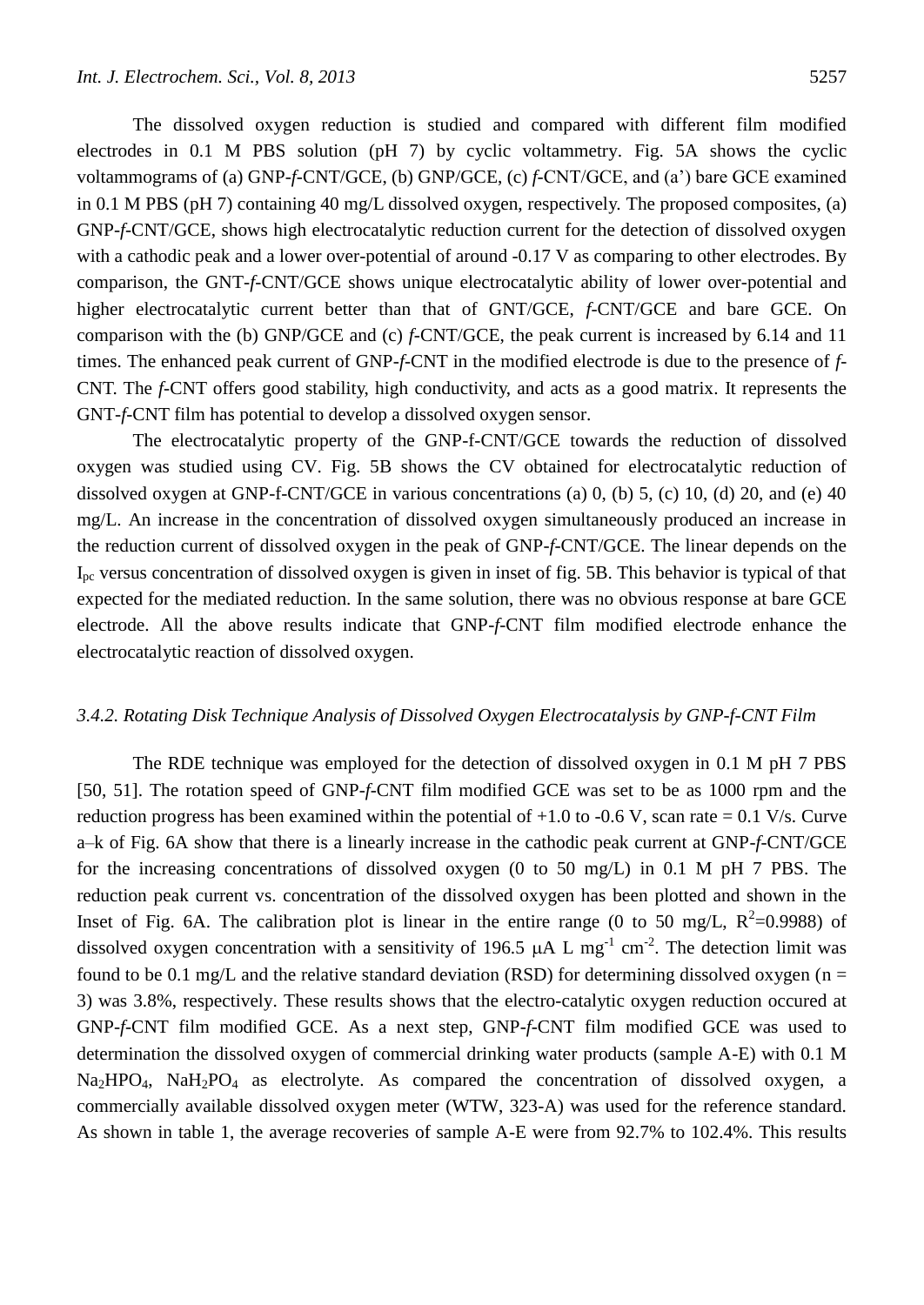shows that the GNP-*f*-CNT film modified GCE was successfully employed for the dissolved oxygen sensor in the commercially available drinking water products.



- **Figure 6. (A)** RDE voltammograms of GNP-*f*-CNT film for the determination of dissolved oxygen in 0.1 M pH 7 PBS. Dissolved oxygen concentrations were in the range of (a–k): 0, 5, 10, 15, 20, 25, 30, 35, 40, 45 and 50 mg/L. Rotating speed: 1000 rpm. Inset: calibration plot of reduction current vs. concentration of dissolved oxygen. **(B)** RDE voltammograms of GNP-*f*-CNT film in 0.1 M pH 7 PBS containing 50 mg/L dissolved oxygen at different electrode rotation rate speed: (a) 200, (b) 400, (c) 600, (d) 800, (e) 1000, (f) 1200 (g) 1400 and (h) 1600 rpm.
- **Table 1.** Recoveries for the determination of dissolved oxygen in various commercial drinking water products  $(n = 3)$ .

| Sample NO. | <b>GNP-CNT Film</b><br>(mg/L) | WTW 323-A Meter<br>(mg/L) | <b>Average Recovery</b><br>$(\% )$ | $RSD(\%)$ |
|------------|-------------------------------|---------------------------|------------------------------------|-----------|
|            | 36.2                          | 37.9                      | 95.5                               | 7.6       |
| B          | 37.8                          | 38.6                      | 97.9                               | 4.3       |
|            | 21.1                          | 20.6                      | 102.4                              | 5.1       |
|            | 17.9                          | 19.3                      | 92.7                               | 7.1       |
|            | 13.6                          | 14.5                      | 93.8                               | 6.8       |

Fig. 6B shows RDE voltammograms of 178.4 M dissolved oxygen on GNP-*f*-CNT film modified electrode at different rotation rates. The catalytic current of oxygen reduction increases with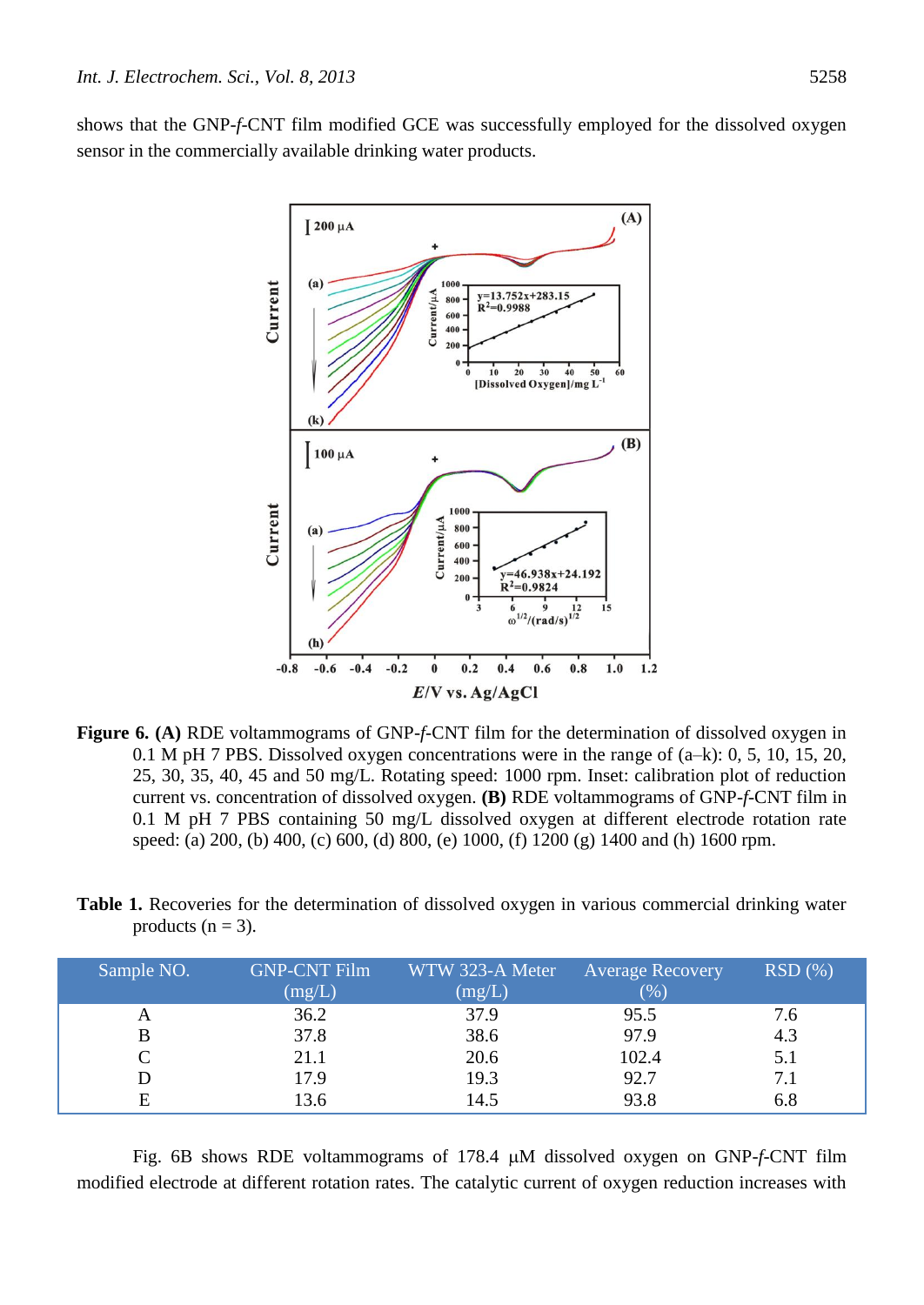increasing electrode rotation speed ((a) 200, (b) 400, (c) 600, (d) 800, (e) 1000, (f) 1200, (g) 1400 and (h) 1600 rpm) as shown in Levich plot (inset of Fig. 6B) indicates that the oxygen reduction reaction was diffusion controlled process on the modified electrode. The I<sub>pa</sub> was found increased linearly with the rotation rate with slope 46.94  $\mu$ A (rad s<sup>-1</sup>)<sup>-1/2</sup> and the diffusion coefficient for oxygen calculated from the Levich plot was found to be  $1.92 \times 10^{-6} \text{ cm}^2 \text{ s}^{-1}$ .

Modified Electrode  $E_{pc}$  (mV) LCR (**mg/L**) LOD (**mg/L**) Sensitivity (µA L mg<sup>-1</sup> cm<sup>-2</sup> ) Ref. MWCNTs-NF-Hb/GCE nano-Ag/BMT-Nf/GCE CNF/GCE Nickel-salen polymer/PtE SiO2/SnO2/MnPc CoTSPc/PLL/GCE Vitamin B12/GCE SiSb/CoTmPyP/CPE GNP-*f*-CNT/GCE -200 (Ag/AgCl)  $-440$ (Ag/AgCl) -308 (Ag/AgCl) -250 (SCE) -300 (SCE) -300 (SCE) -400 (Ag/AgCl) -250 (SCE) -170 (Ag/AgCl) 0.8-8 0.3-3.4 0.003-0.249 3.95-9.2 0.2-8.1 0.2-8.0 0.48-16 1-12.8 0-50 --- 0.2 0.002 0.71 --- 0.07 0.29 --- 0.1 513 535 22.6 14.6 212.5 18.3 7.04 0.096 196.5 [41] [20] [42] [43] [44] [45] [46] [47] This work

**Table 2.** Comparison of sensing abilities for dissolved oxygen with different modified electrodes.

Table 2 shows the comparison of the determination of dissolved oxygen by various electrochemical modified electrodes [20, 41-47]. Compared with other modified electrodes in buffer solution, GNP-*f*-CNT film modified GCE has the lowest over-potential and high sensitivity for the determination of dissolved oxygen. Similarly, GNP-*f*-CNT film modified GCE for the detection of dissolved oxygen also has high linear concentration range (LCR) in 0.1 M pH 7 PBS.

## **4. CONCLUSION**

A stable and simple film of GNP was successfully electrodeposited on *f*-CNT modified GCE surface by continuous cycling in  $0.1 M H<sub>2</sub>SO<sub>4</sub>$  solution containing KAuCl<sub>4</sub>. The surface analysis of the proposed film by FE-SEM shows that the GNP-*f*-CNT film was uniform. The composite film can be used for the electrocatalytic reduction of dissolved oxygen and investigated using the RDE methods. The GNP-*f*-CNT film facilitated the reduction of dissolved oxygen with a low over-potential of -0.17 V and a sensitivity of 196.5  $\mu$ A L mg<sup>-1</sup> cm<sup>-2</sup>. The GNP-*f*-CNT film modified GCE also successfully employed for the dissolved oxygen sensor in the commercial drinking water products. In addition, the copper GNP-*f*-CNT/GCE exhibit a distinct advantage of simple preparation, specificity, stability and reproducibility.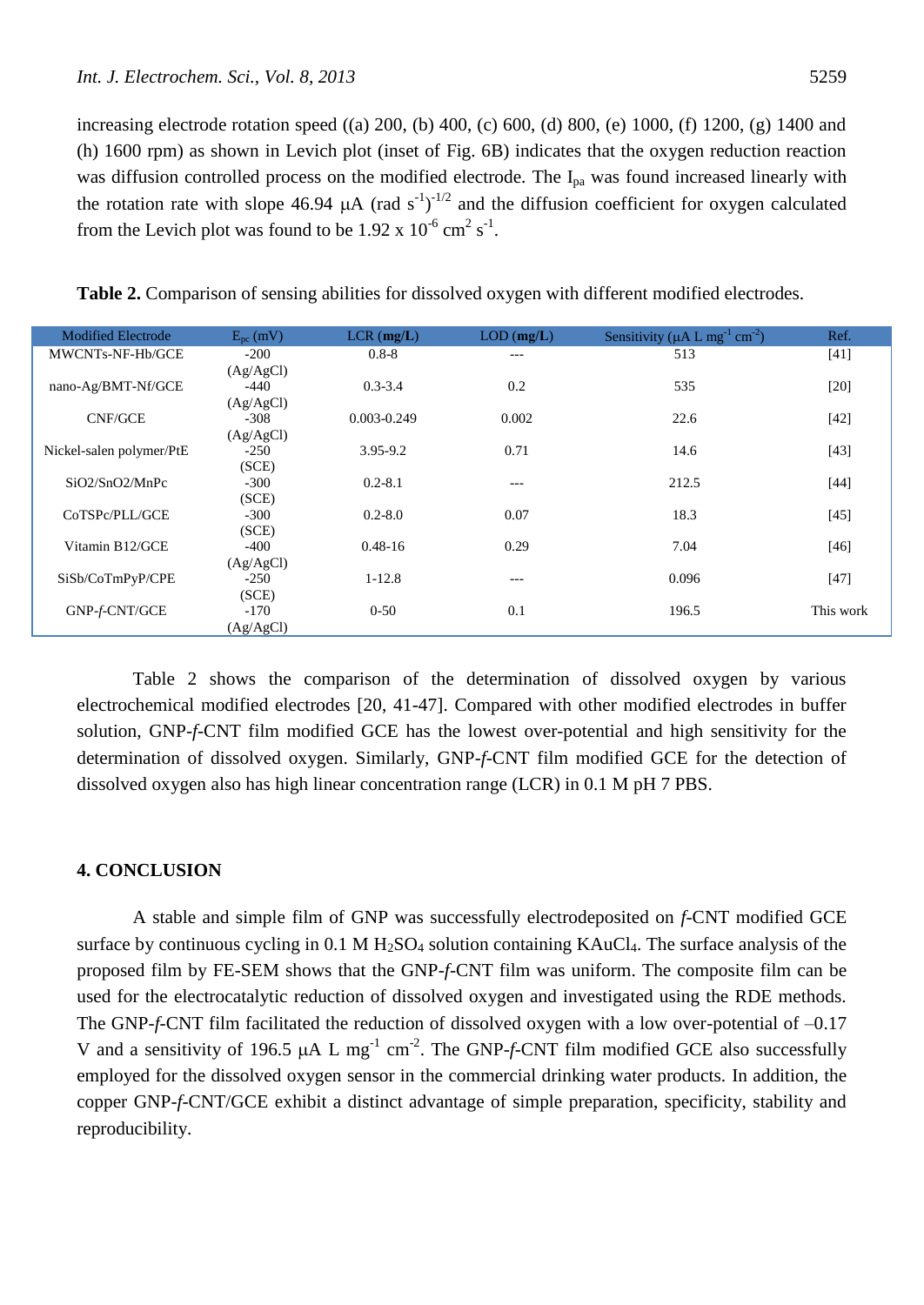# ACKNOWLEDGEMENTS

We acknowledge NSC (project no. NSC982113M027006MY3) and OXY YOUNG Co., Ltd. provide the commercial drinking water products, Taiwan (ROC).

# **References**

- 1. R.W. Murray, *Ann. Rev. Mater. Sci.*, 14 (1984) 145.
- 2. R.W. Murray, A.G. Ewing and R.A. Durst, *Anal. Chem.*, 59 (1987) 379A.
- 3. P. Shakkthivel and S.M. Chen, *Biosens. Bioelectron.*, 22 (2007) 1680.
- 4. S. Thiagarajan, T.H. Tsai and S.M. Chen, *Biosens. Bioelectron.*, 24 (2009) 2712.
- 5. G.F. Zuo, H.Q. Yuan, H.D. Yang, R.X. Zuo and X.Q. Lu, *J. Mol. Catal. A: Chem.*, 269 (2007) 46.
- 6. K.M. Kadish, J.G. Shao, Z.P. Ou, L. Fremond, R.Q. Zhan, F. Burdet, J.M. Barbe, C.P. Gros and R. Guilard, *Inorg. Chem.*, 44 (2005) 6744.
- 7. C.S. Martin, T.R.L. Dadamos and M.F.S. Teixeira, *Sens. Actuators B: Chem.*, 175 (2012) 111.
- 8. T.H. Tsai, S.H. Wang and S.M. Chen, *J. Electroanal. Chem.*, 659 (2011) 69.
- 9. T.H. Tsai, S.H. Wang and S.M. Chen, *Int. J. Electrochem. Sci.*, 6 (2011) 1655.
- 10. C. Oudot, R. Gerard, P. Morin and I. Gningue, *Limnol. Oceanogr.*, 33 (1988) 146.
- 11. S.C. Pai, G.C. Gong and K.K. Liu, *Mar. Chem.*, 41 (1993) 343.
- 12. Y. Suzuki, H. Nishide and E. Tsuchida, *Macromolecules*, 33 (2000) 2530.
- 13. A.K. McEvoy, C.M. McDonagh and B.D. MacCraith, Analyst, 121 (1996) 785.
- 14. R.T. Bailey, F.R. Cruickshank, G. Deans, R.N. Gillanders and M.C. Tedford, *Anal. Chim. Acta*, 487 (2003) 101.
- 15. X.D. Shao, H.Y. Liu, X.F. Gao, W.Q. Chen and Z.H. Song, *Chemical Papers.*, 61 (2007) 353.
- 16. W. Granéli and E. Granéli, *Marine Biology*, 108 (1991) 341.
- 17. K.C. Gulla, M.D. Gouda, M.S. Thakur and N.G. Karanth, *Biochim. Biophys. Acta*, 1597 (2002) 133.
- 18. F.S. Damos, R.C.S. Luz, A.A. Tanaka and L.T. Kubota, *Anal. Chim. Acta*, 664 (2010) 144.
- 19. R. Reinke and J. Simon, *Aanl. Bioanal. Chem.*, 374 (2002) 1256.
- 20. T.H. Tsai, S. Thiagarajan and S.M. Chen, *Electroanalysis*, 22 (2010) 680.
- 21. M.S. Lin, H.J. Leu and C.H. Lai, *Anal. Chim. Acta*, 561 (2006) 164.
- 22. Y.H. Lin, X.L. Cui and X.R. Ye, *Electrochem. Commun.*, 7 (2005) 267.
- 23. C.C. Yang, A. Senthil Kumar and J.M. Zen, *Electroanalysis*, 18 (2006) 64.
- 24. H.F. Cui, J.S. Ye, W.D. Zhang, J. Wang and F.S. Sheu, *J. Electroanal. Chem.*, 577 (2005) 295.
- 25. M.S. El-Deab, T. Sotomura and T. Ohsaka, *Electrochim. Acta*, 52 (2006) 1792.
- 26. S. Guo, S. Dong and E. Wang, *J. Phys. Chem. C.*, 112 (2008) 2389.
- 27. J.S. Ye, Y. Wen, W.D. Zhang, H.F. Cui, L.M. Gan, G.Q. Xu and F.S. Sheu, *J. Electroanal. Chem.*, 562 (2004) 241.
- 28. L. Mao, K. Arihara, T. Sotomura and T. Ohsaka, *Electrochim. Acta*, 49 (2004) 2515.
- 29. F.P. Hu, X.G. Zhang, F. Xiao and J.L. Zhang, Carbon, 43 (2005) 2931.
- 30. T.H. Tsai, S. Thiagarajan and S.M. Chen, *J. Appl. Electrochem.*, 40 (2010) 493.
- 31. T.H. Tsai, S. Thiagarajan and S.M. Chen, *J. Appl. Electrochem.*, 40 (2010) 2071.
- 32. T.H. Tsai, K.C. Lin and S.M. Chen, *Int. J. Electrochem. Sci.*, 6 (2011) 2672.
- 33. O. Tripachev, V. Bogdanovskaya, M. Tarasevich and V. Andoralov, *J. Electroanal. Chem.*, 683 (2012) 21.
- 34. M.I. Awad and T. Ohsaka, *J. Power Sources.*, 226 (2013) 306.
- 35. K.C. Lin, T.H. Tsai and S.M. Chen, *Biosens. Bioelectron.*, 26 (2010) 608.
- 36. C.Y. Yang, S.M. Chen, T.H. Tsai and B. Unnikrishnan, *Int. J. Electrochem. Sci.*, 7 (2012) 12796.
- 37. S. Thiagarajan, T.H. Tsai and S.M. Chen, *Biosens. Bioelectron.*, 24 (2009) 2712.
- 38. Z. Yaping, Z. Aibo, C. Qinghua, Z. Jiaoxia and N. Rongchang, *Mater. Sci. Eng. A.*, 435 (2006)